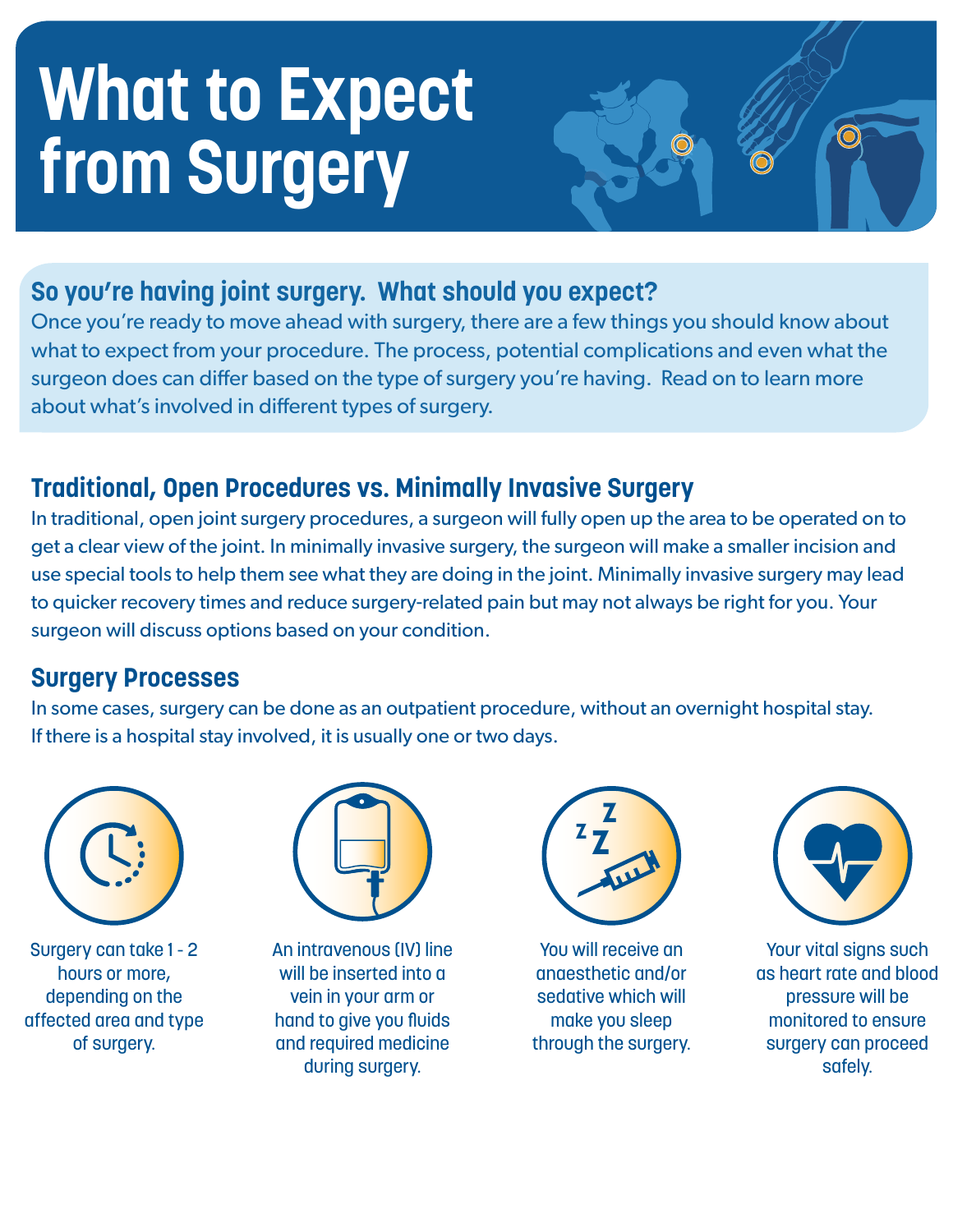## **Types of Surgery**

#### **Arthroplasty (Joint Replacement)**

This is done when other treatments have not worked and joint function is limited. It involves surgery to resurface or replace the ends of bones in a damaged joint to create new joint surfaces. The artificial joint (prosthesis) is usually made of metal and plastic, which is fitted to the end of the bones in the affected joint to replace the worn-out joint surface. The prosthesis may be kept in place using cement for bones or through a coating that encourages bone growth onto the implant. The joints most often replaced are the hip, knee, and shoulder. Other joints such as the elbow and ankle can also be replaced.



An incision is made over the affected area.



The surgeon removes the damaged areas of bone and cartilage around the joint.



The joint surface is replaced with metal and plastic components.



The incision is closed and a dressing applied.

### **Arthrodesis (Joint Fusion)**

This procedure fuses two bones together in a damaged joint. The result is a joint that no longer moves, which reduces pain by eliminating movement between the damaged joint surfaces. Fusion procedures are most commonly used to treat arthritis of the spine, ankles, hands and feet.



An incision is made at the affected area.



The surgeon removes damaged cartilage and bone, removing the joint surfaces.



The bones on either end of the joint are fused together. Metal implants such as pins, plates and screws as well as bone grafts may be used to stabilize the bone ends to ensure healing. Pins are often later removed.



The incision is closed and a dressing applied.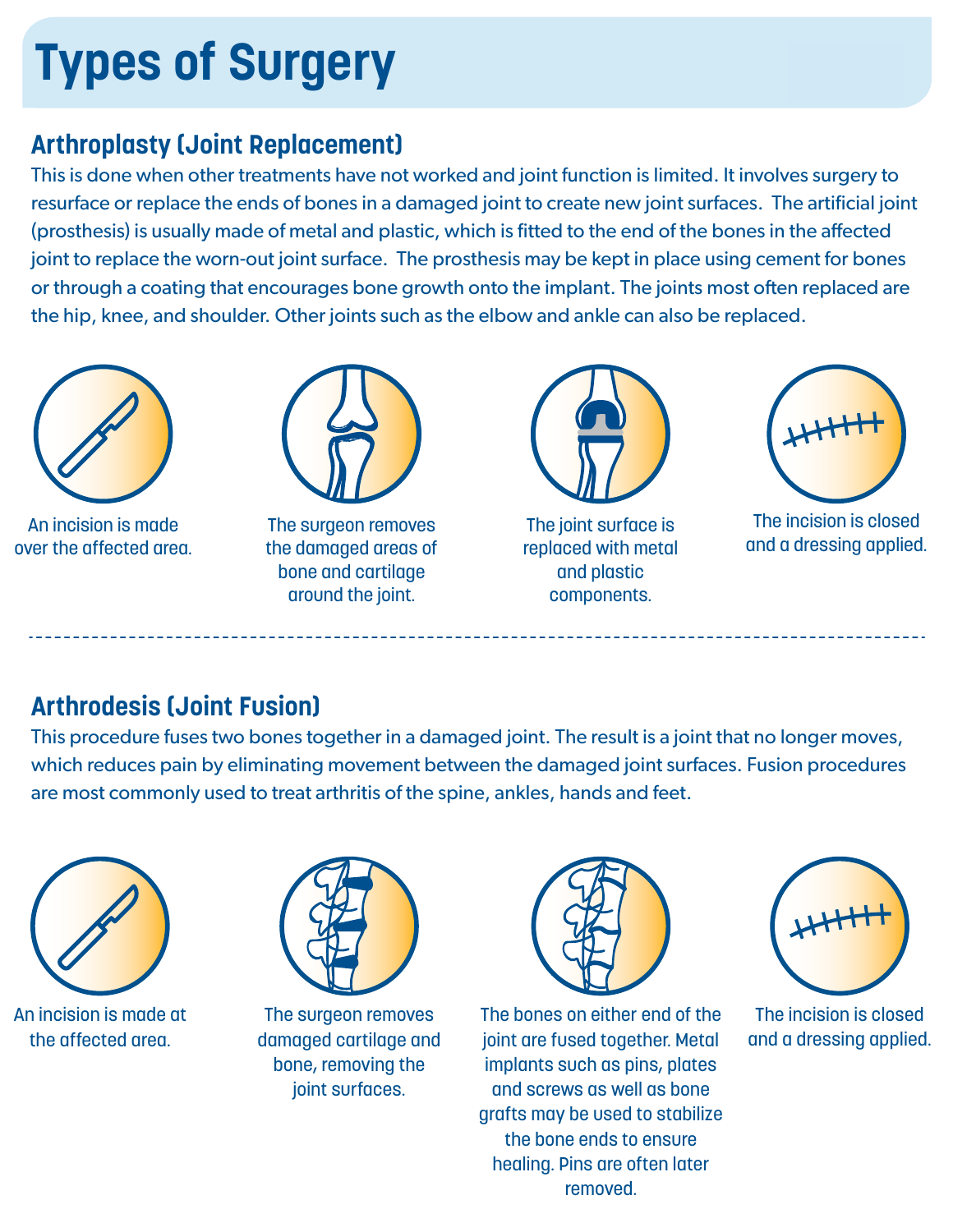#### **Osteotomy**

An osteotomy involves cutting and realigning a bone. This is done to correct certain deformities, especially around the hip and knee. By realigning the joint, abnormal forces in the joint can be reduced, slowing down the progression of arthritis. In most cases, osteotomies are done in active younger people who want to delay surgery to replace a hip or knee joint.





An incision is made at the affected area.

The surgeon cuts the affected bone.



The bone is realigned to correct the shape and reduce abnormal forces through the joint.



The bone is then secured using pins and/or plates and screws until the bone has healed in the new position. If needed, a bone graft (a small piece of bone) is added.



The incision is closed and a dressing applied.

*Other procedures may be indicated in some cases and you should discuss the details with your surgeon.* 

**Depending on the type of surgery, your immediate recovery may include:** 



Your IV remaining in for a period of time after surgery to deliver pain medicine and sometimes other medicines as needed.



Measures taken to manage swelling, such as compression stockings (for hip and knee surgery).



Learning deep breathing exercises to prevent lung congestion.



Learning how to move around safely after surgery and learning how to use a mobility aid, if required. You might also learn exercises that will help with your recovery (e.g. bending and straightening your leg after knee surgery).



Learning how to manage your pain safely after surgery. Adequate pain control means that you are able to look after yourself and do your usual daily tasks. In addition to medications, you will also use techniques such as icing and elevating the affected area to minimize pain.

Using a variety of different techniques to manage pain will help you to avoid or minimize the need for strong opioid pain medications during recovery.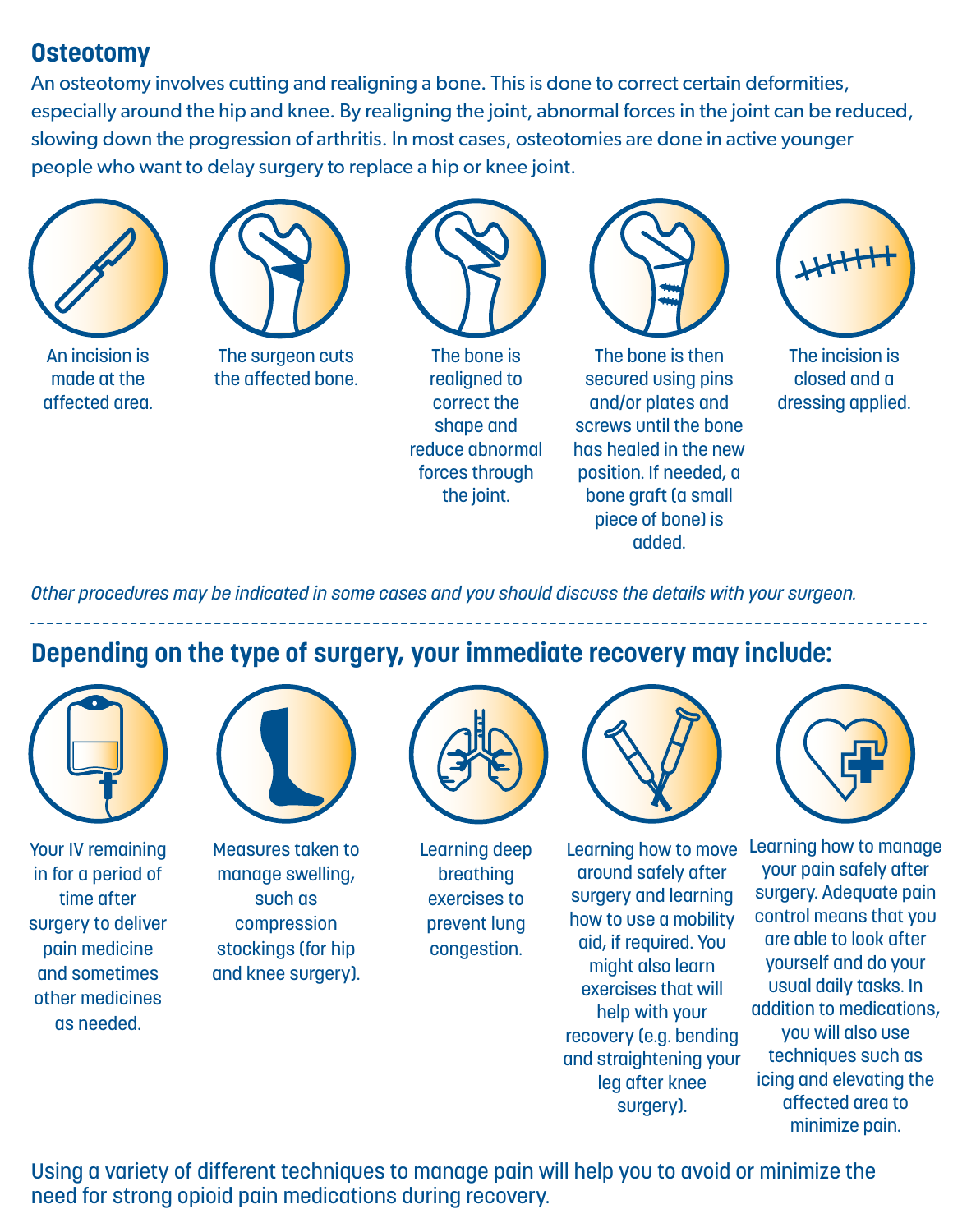#### **Discharge from hospital**

Most surgery patients will be ready for discharge within one to two days or even on the day of surgery. Generally, you will be able to leave the hospital when your vital signs are normal, your pain is controlled, you can tolerate food and you are able to move around safely. Additionally, your care team will first want to ensure you can manage daily activities such as bathing and dressing during your recovery.

#### **Complications**

Any surgery comes with a risk of complications. This might be due to prior health issues, the anesthetic you receive, or the stress on your body from undergoing surgery. Here are a few things you can do to help prevent or diminish complications:

- Infection Infections in the skin around the wound or inside the affected joint are rare, but can be very serious when they occur. If you develop a serious infection, you may require additional surgery. You can do the following things to reduce your risk of infection:
	- Be well-nourished (patients who are either very thin or who are very overweight are at increased risk of infection)
	- Quit smoking (at least 6 weeks prior to the surgery date)
	- If you are diabetic, ensure your blood sugar is well controlled (check with your family doctor if you are unsure)
	- Take your pre-operative shower with chlorhexidine soap (prescribed by your surgeon or provided by your hospital)
	- Listen to and follow the instructions provided to care for your wound after surgery.
- Anemia (lack of healthy red blood cells) To reduce the risk of low hemoglobin levels when you lose blood during surgery, get your body in the best shape for surgery beforehand. Your hemoglobin level should be tested before surgery and if it is low, it should be addressed before surgery to reduce the risks associated with transfusion (receiving blood), which may increase risk of other complications. Your doctor may suggest taking an iron supplement before and/or after surgery. If your hemoglobin is very low, you may need to take other medications to build it up before surgery.
- Blood clots These can develop after surgery, especially in people with other risk factors or who are inactive. Be sure to move frequently and perform activities that increase blood circulation. If you have joint replacement (hip or knee) surgery, you will need to take a medication to prevent blood clots for at least two weeks after surgery.
- Lung complications Fluid in the lungs or pneumonia could result from prolonged bed rest. Remember to take deep breaths regularly and get out of bed and move as soon as you can after surgery.